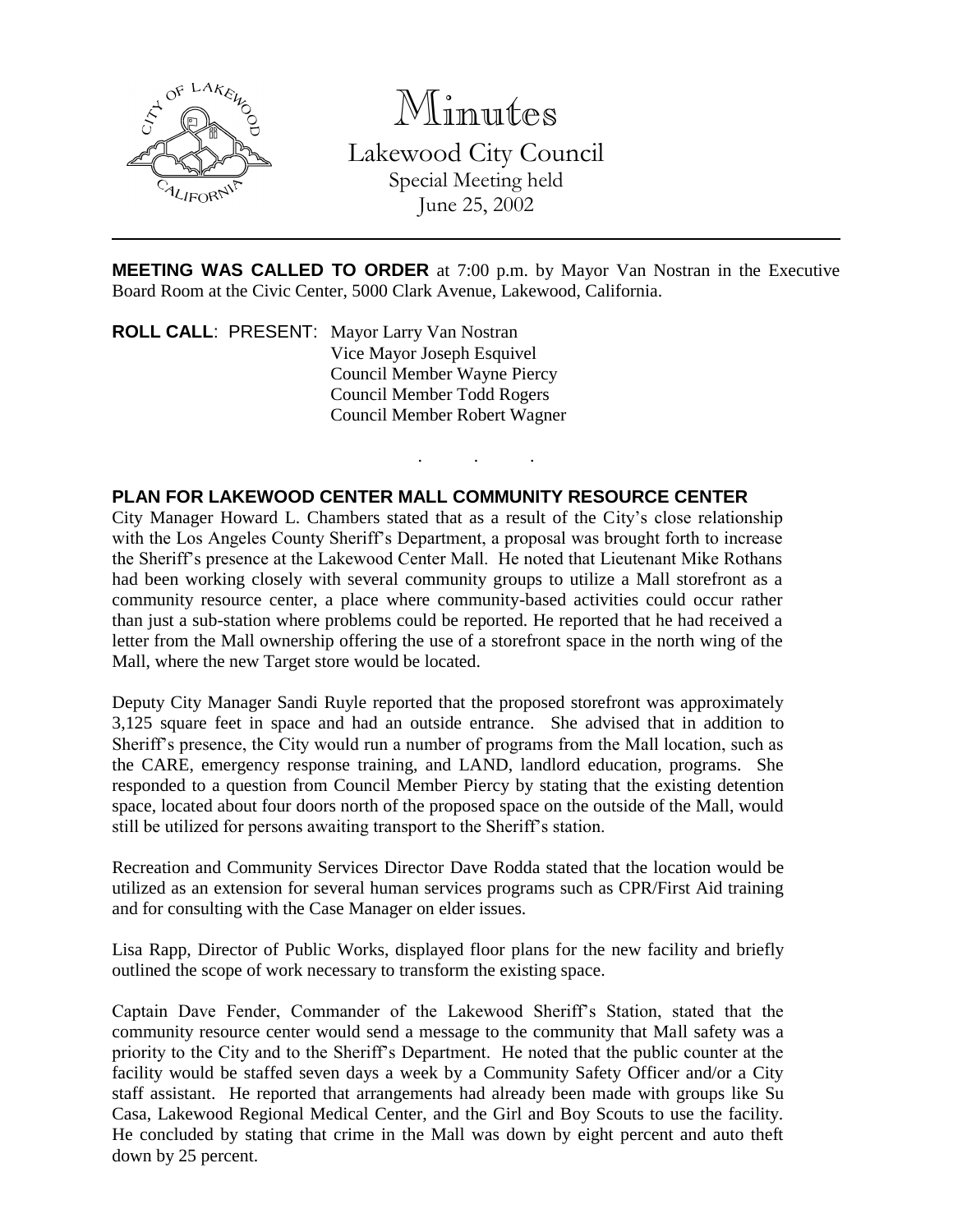City Council Minutes June 25, 2002 Page 2

## **PLAN FOR MALL COMMUNITY RESOURCE CENTER** - Continued

The City Manager, noting that an initial concern had been to secure a long-term lease with the Mall since remodeling and connectivity issues for the Sheriffs would make relocation difficult and cost-prohibitive, advised that the Mall was offering a three-year lease on the space with a "no relocation" clause.

Responding to a question from Mayor Van Nostran, the City Manager confirmed that the lease amount for the space was also locked in for the three-year term.

Mayor Van Nostran questioned Mall Manager Charles Hallums regarding the impacts of increased Sheriff presence on retail sales. Mr. Hallums stated that he had received many positive comments from both Mall tenants and shoppers. He also stated that while he had no data linking law enforcement presence to increases in sales, that sales were up at the Lakewood Center Mall at a time when sales at both the Los Cerritos and Stonewood Malls were down.

Council Member Piercy inquired about the role of the Mall security force. Lieutenant Rothans responded by stating that he meets regularly with Mall security and that although the Sheriff's deputies assigned to the Mall work closely with Mall security, they each have their own very clearly defined responsibilities. Council Member Piercy, noting the investment of funds required for this new venture, stressed the need for data to be able to measure the success of the Community Resource Center and justify the expense. Captain Fender responded by stating that there were already several means to gauge the effectiveness of the new Center, such as the level of interest from community groups, public opinion and Mall crime levels. The Captain also noted that there were many area malls which already included a police or sheriff substation.

Council Member Rogers noted that the City had already invested a lot of effort into increasing security, as well as the perception of security at the Mall. He stated that since the Community Resource Center would draw more residents into the Mall, it would provide an opportunity for them to see all that has been done to make the shopping environment safe, and they may stay to shop, thereby increasing sales. He concluded by stating he also felt it would be important to have data available to review and evaluate the Center's performance.

The Deputy City Manager noted that in addition to community group use, the facility would also be used for law enforcement and fire department training sessions, increasing public safety team visibility in and around the Mall.

VICE MAYOR ESQUIVEL MOVED AND COUNCIL MEMBER WAGNER SECONDED TO APPROVE THE COMMUNITY RESOURCE CENTER AS PRESENTED. UPON ROLL CALL VOTE, THE MOTION WAS APPROVED:

. . .

AYES: COUNCIL MEMBERS: Rogers, Esquivel, Piercy, Wagner and Van Nostran NAYS: COUNCIL MEMBERS: None